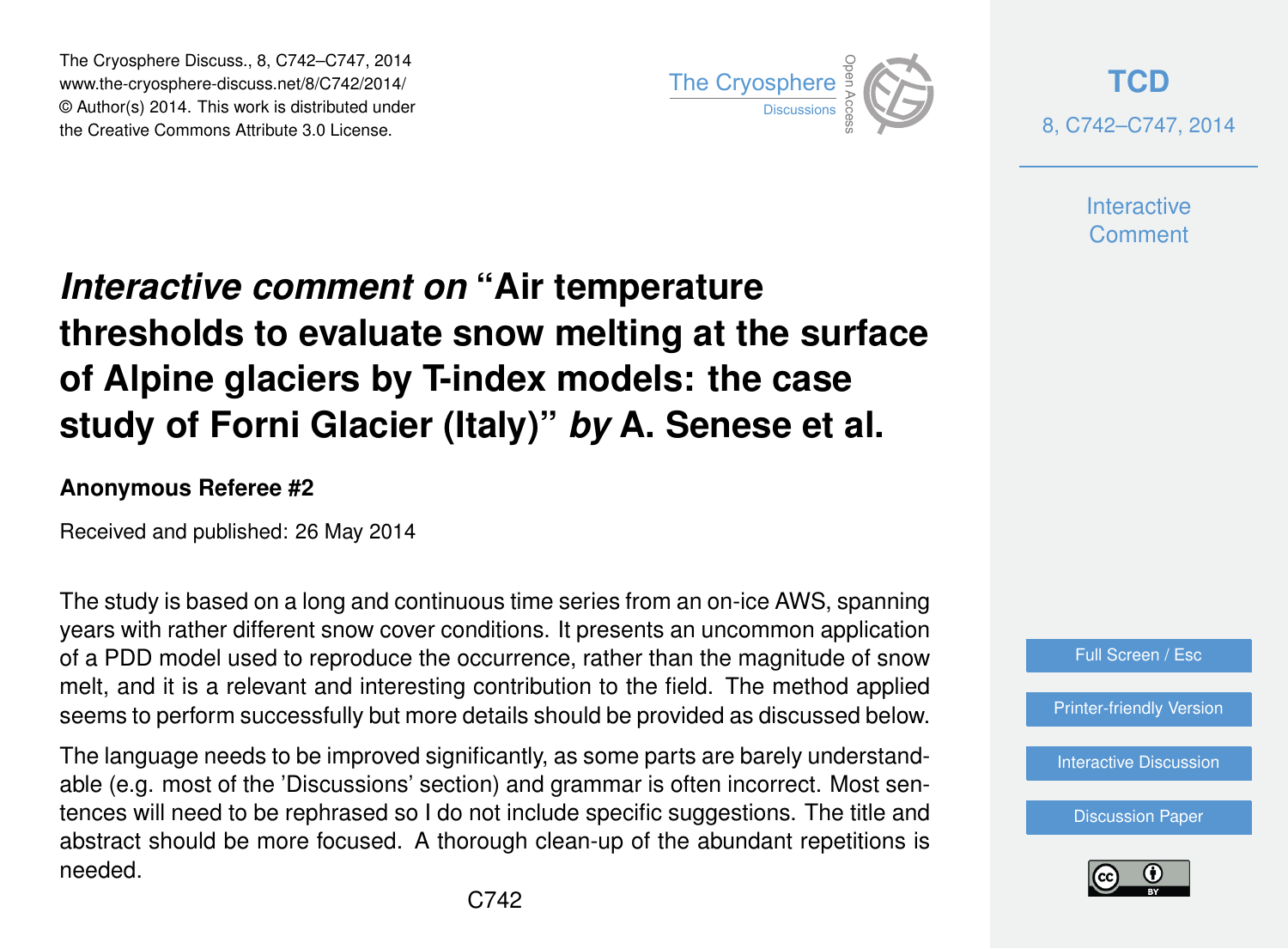It is important to note that the aim of the paper is to model the occurrence of surface melt conditions rather than quantifying melt. This is explicitly stated (1566, 4) but I did not pick it up immediately during the first reading and it may need to be better emphasized, starting with a more specific title. This is also important because it makes the study significantly more interesting and original than a mere exercise in applying the very well-known PDD concept to even one more site.

Some justification needs to be provided for taking the indirect and complex route of tuning the  $T$  t and sDDF to best fit melt predicted by the surface energy balance model, instead of directly tuning them to best reproduce the occurrence of surface melt conditions as detected from emitted LW at AWS. It seems at times the focus of the paper oscillates between the stated aim and the modelling of surface melt totals. See also below my comments to Tab. 1 and Fig. 4.

The 'Introduction' section does not explain sufficiently the importance and interest of detecting surface melt conditions at sites where no on-ice AWS exist. None of the methods routinely used to detect melting conditions, notably microwave and thermal IR remote sensing is mentioned. Limits on spatial and temporal resolution/availability of these remote sensing techniques may make them not usable for a relatively small and complex topography glacier, but this will indeed provide additional justification for looking into a different method like the one presented here. No review of the state of the art is provided except for some information on PDD models, and nothing is said of what could be gained by adapting a PDD model for this use. The last point is particularly important because PDD models are essentially statistical tools empirically calibrated to fit observations over a longer period (the entire snow melt season in this study). Most importantly, the assumption that PDD, or any other single observable for that matter, is a workable proxy for available energy to melt snow and ice breaks down when pushed to sub-daily time scales, because the individual energy fluxes in the energy balance display a marked daily cycle and they each relate in a different way to air temperature. This issue should be introduced here and the validity of the proposed approach should

**[TCD](http://www.the-cryosphere-discuss.net)** 8, C742–C747, 2014

> **Interactive** Comment

Full Screen / Esc

[Printer-friendly Version](http://www.the-cryosphere-discuss.net/8/C742/2014/tcd-8-C742-2014-print.pdf)

[Interactive Discussion](http://www.the-cryosphere-discuss.net/8/1563/2014/tcd-8-1563-2014-discussion.html)

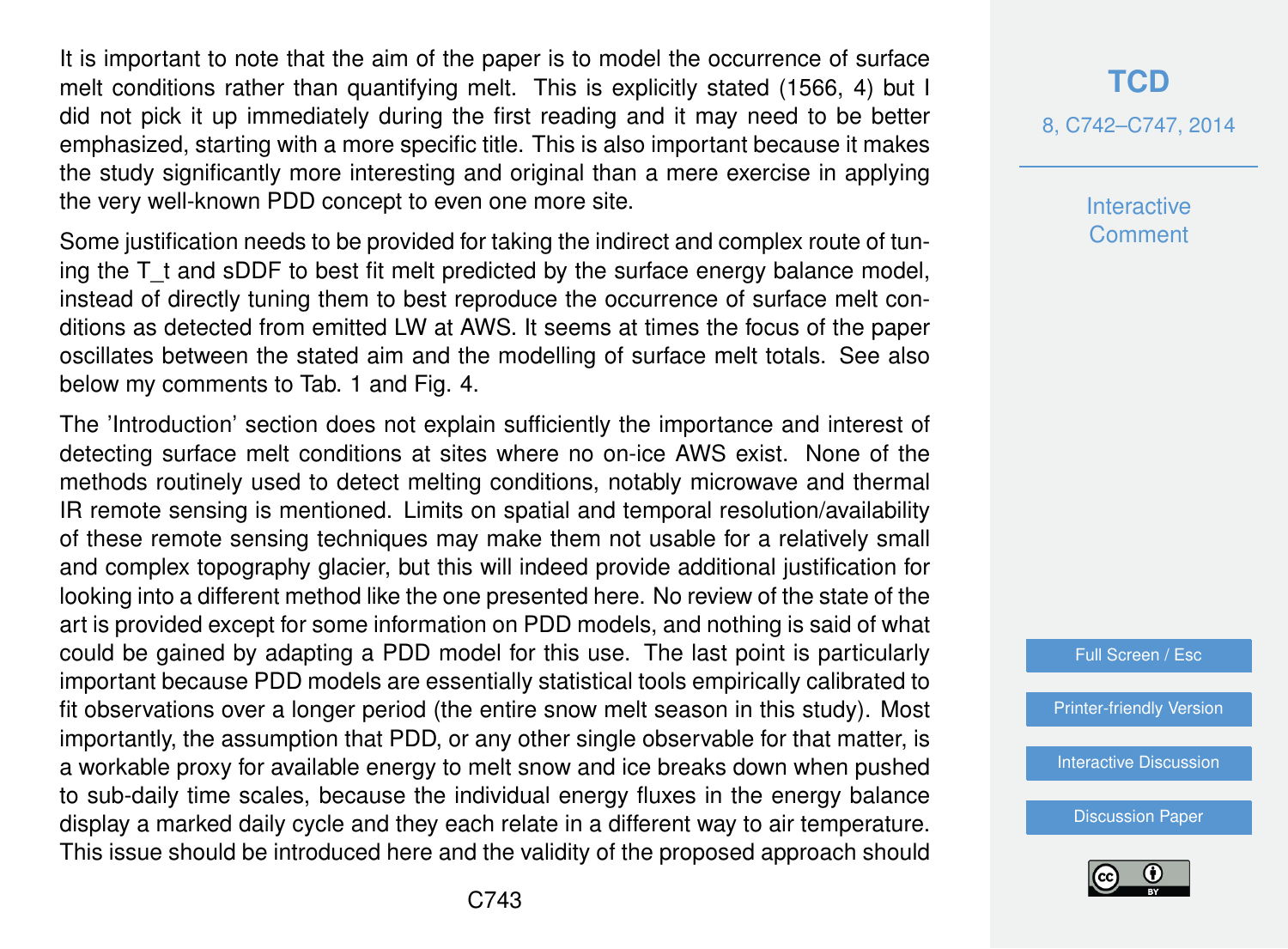be argued for in 'Discussions'. A direct comparison of 'melting surface detected from upwelling LW at AWS Forni' vs. 'melting surface predicted by PDD model' would be especially convincing.

1565, 20: correct, but then why use these daily averages at all, given hourly T\_B were available (ad were used to produce Fig. 2)?

eq. (2)-(5): please make it more explicit what exactly these equation calculate. Qualify terms like 'melt' and 'melt amount' as 'ice melt', 'snow melt', 'ice and snow melt' as appropriate. I think M\_EB is 'snow and ice melt', M\_3C is 'snow melt', M\_PEB is 'snow and ice melt', M\_Tindex is 'snow melt' - are these so?

eq. (5): is DDF the same as sDDF of eq. (6)? If so consider using the same symbol, if not explain the difference.

1569, 7: Some more detail about temperature inversions is needed here, perhaps showing how strong and how often inversions affect the actual lapse rate between the valley and glacier station, as they will be reflected in the choice of optimal  $T_t$ value. The text indicates that more valley stations exist from this region, so it should be possible to describe statistically how much the real lapse rate deviates from the assumed -6.5 K/km. Temperature inversion causing lower T\_B may well be the reason for the low T<sub>t</sub> threshold temperature needed to adequately reproduce snow melt. This is important in order to assess how much the results reported by this study are of local relevance (i.e., specific to this particular glacier and valley climate) or indeed of more general applicability as claimed in 'Conclusions' by analogy with findings from Greenland .

1569 last paragraph: consider clarifying the description of 'temporal length classes' and why these specific ones (0, 4,6, 12, 24) where chosen

It may be a language issue, or there may be a problem with the physics implemented into the surface energy balance model: page 1570, 17-22, does this mean that the 8, C742–C747, 2014

**Interactive** Comment

Full Screen / Esc

[Printer-friendly Version](http://www.the-cryosphere-discuss.net/8/C742/2014/tcd-8-C742-2014-print.pdf)

[Interactive Discussion](http://www.the-cryosphere-discuss.net/8/1563/2014/tcd-8-1563-2014-discussion.html)

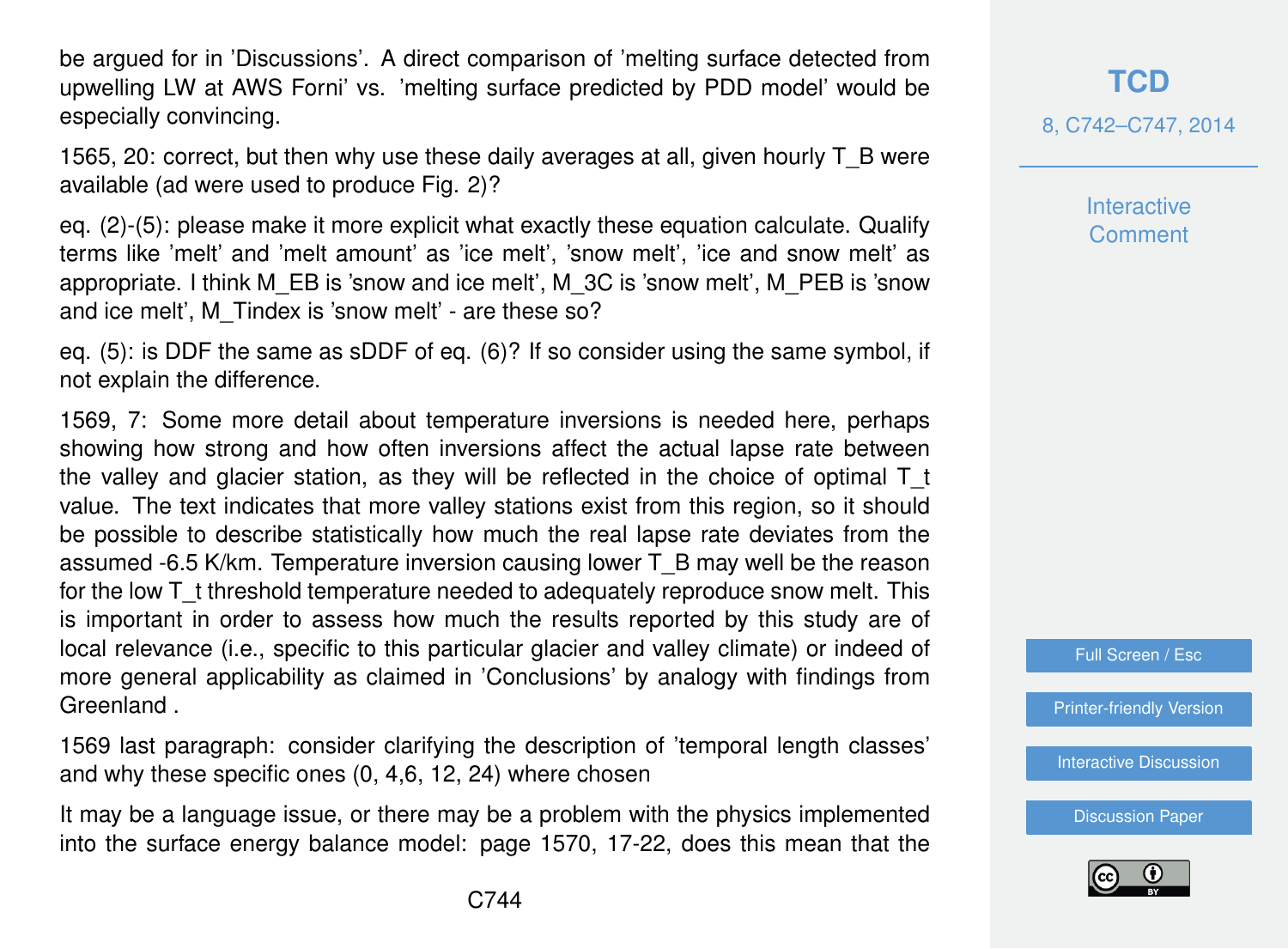surface energy balance model can at times produce melt even though surface T is below freezing? How else to explain that larger modeled melt is modeled when the Ts check is removed?

The paper uses many words but is still confusing about how exactly T t and sDDF were estimated when calibrating the PDD model. While  $T$  t is the primary focus of the paper, and the point is touched several times (1568-1569, 1572, 1574, 1575, and these repetitions must be removed), nowhere the interaction between these two parameters (as well as the impact of uncertainties in the actual lapse rate) is addressed rigorously. The current text gives the impression that the procedure was a qualitative one based on (visually?) comparing results obtained from various T\_t values. If so, providing the reader with a plot of the values being compared would be helpful. Perhaps a schematic flow chart may be provided if there is no expressive way to accurately describe the procedure mathematically. Even better, provide some scatter plot showing how the chosen 'temporal length class' 'better explains magnitude and variability of snow melting' (1572, 26) compared to other possible choices.

The optimal values found for  $T$  t critically depend on the details of how albedo was used to identify the exact date of complete snow melt. Calculating and using albedo values from on-ice AWS data is in general not straightforward, so a bit more details are needed. How was albedo calculated from AWS radiometer observations? How sensitive is the optimal value found for T t to the choice of 0.4 as the albedo threshold between ice and snow? In the model, albedo alone controls the date when SWE is assumed to have completely melt, but the text mentions that snow pits data are available for all but one year. Please show how well the modeled cumulative snow melt compares to the actual measured SWE at the date albedo drops below 0.4.

1571 (and Tab. 1 and 2): here and elsewhere in the paper there are many details about melt in April-June vs. rest of the melt season, why is this of interest for the purpose of this manuscript? Why is the focus on calendar months instead of the actual snow melting season for each particular year? And why are modeled cumulative snow melt

## **[TCD](http://www.the-cryosphere-discuss.net)**

8, C742–C747, 2014

**Interactive Comment** 

Full Screen / Esc

[Printer-friendly Version](http://www.the-cryosphere-discuss.net/8/C742/2014/tcd-8-C742-2014-print.pdf)

[Interactive Discussion](http://www.the-cryosphere-discuss.net/8/1563/2014/tcd-8-1563-2014-discussion.html)

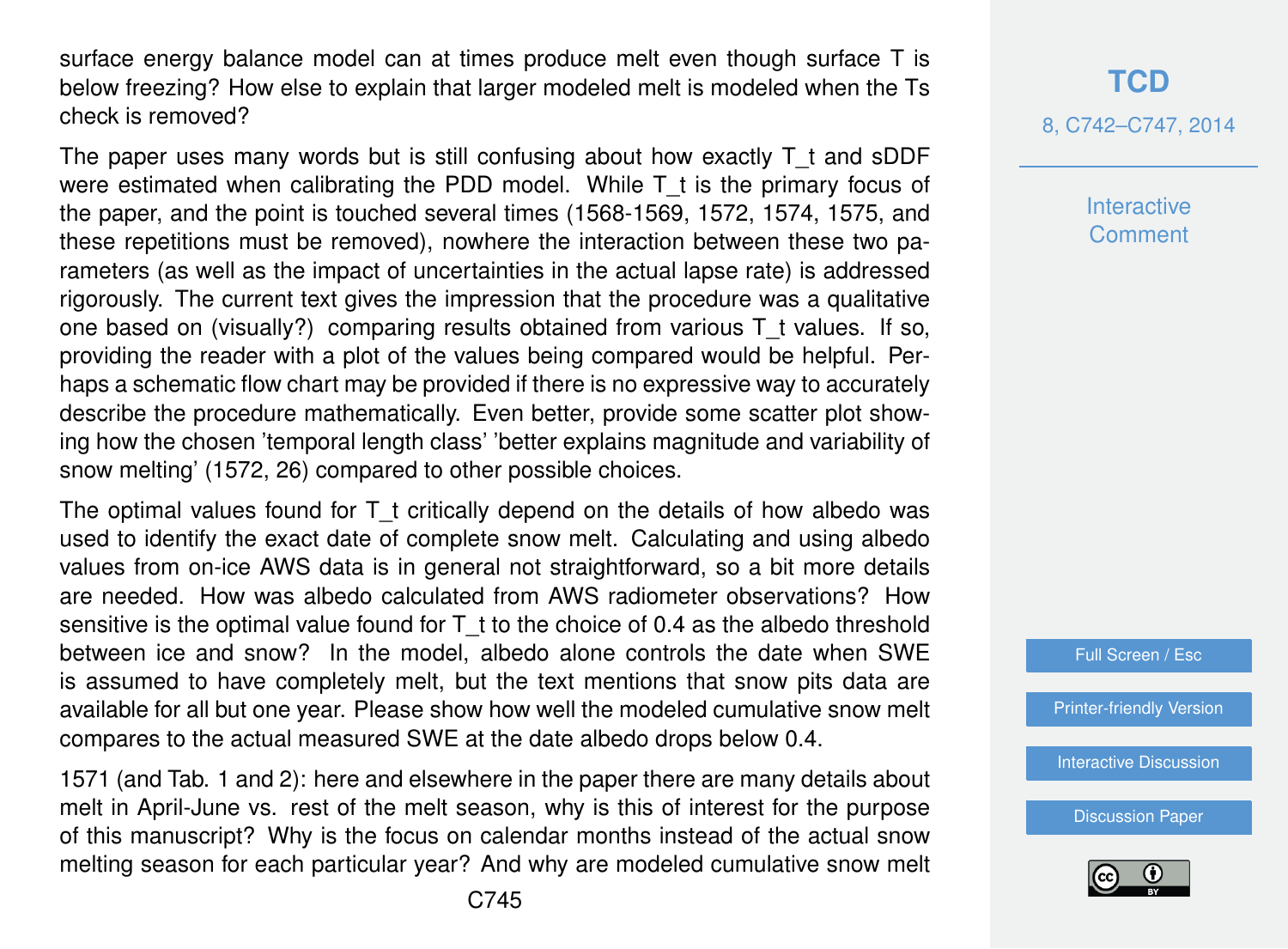figures discussed relative to ice melt (tangential to this study) and not to observed SWE from snow pits? Snow pit data is mentioned but not presented at all in the paper I think.

1571, 6: M\_EB has units of length not time

Tab. 1: the paper deals with modelling the occurrence of snow melting conditions and I understand the PDD model was calibrated to that purpose. Why is it relevant to provide this much detail on snow and ice melt totals, and how do these modeled values compare to actual mass balance observations at the site of AWS1? The total for Annual M\_EB seems to match exactly the cumulative melt in Fig. 3, but is Fig. 3 showing measured or modeled values? Assuming Fig. 3 shows measured data (does it?) and the model delivering M\_EB was calibrated to reproduce that total, how well do individual years perform compared to observations? Add a column to show this, as it is important to assess how good a benchmark the surface energy balance model is for the calibration of T\_t and sDDF.

Tab 2: 'number of days' do you mean 'Number of days with snow melt'? This table is incomplete without a column showing the ground truth of observed surface melt conditions from emitted LW at AWS1 Forni.

fig. 2 are these temperature points from the entire year or only during the snow melt seasons examined in the paper? Frequency and strength of inversion layers can vary seasonally quite a bit, and of interest here are exclusively those points during the snow melt season (possibly for more than one year, using different colors).

Fig. 3 is this measured or modeled? If modeled, how does it compare to observations?

fig. 4 These are curves of cumulative melt, not melt rates. Regardless, as with most time series plotted as time series, this figure is scarcely effective at showing which T\_t performs best. Consider a scatter plot of (M\_Tindex-M\_PEB) vs. T\_t, perhaps using different markers for different years. 1...638 as 'day' numbers on the x axis is unhelpful if the intention is to show the date snow disappears. Finally, neither cumulative melt

**[TCD](http://www.the-cryosphere-discuss.net)** 8, C742–C747, 2014

> **Interactive** Comment

Full Screen / Esc

[Printer-friendly Version](http://www.the-cryosphere-discuss.net/8/C742/2014/tcd-8-C742-2014-print.pdf)

[Interactive Discussion](http://www.the-cryosphere-discuss.net/8/1563/2014/tcd-8-1563-2014-discussion.html)